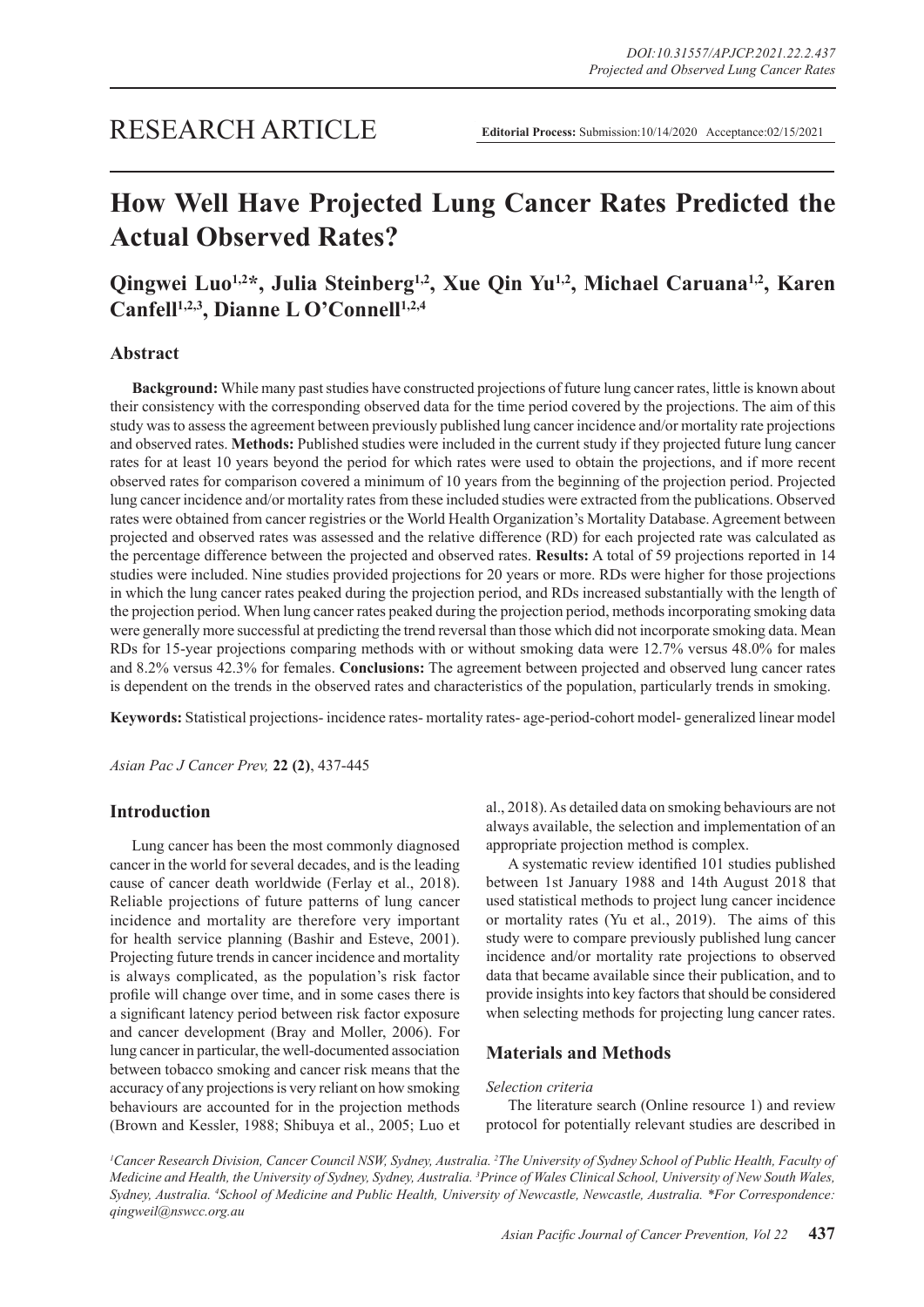#### *Qingwei Luo et al*

detail in our previously published systematic review (Yu et al., 2019), and the full inclusion and exclusion criteria are summarised in Online resource 2. The results of the literature search and the process for selecting studies are described in Online resource 3. Published studies were included in the current study if they projected future lung cancer rates for at least 10 years beyond the period for which rates were used to obtain the projections, and if more recent observed rates for comparison covered a minimum of 10 years from the beginning of the projection period. We defined the 'original observation period', 'projection period', 'evaluation period' and 'observed data for evaluation' as follows (illustrated in Figure 1). For each study, the 'original observation period' is the period for which observed data were used to generate the published projections. The 'projection period' is the period covered by the projections, beyond the observed data used to build the statistical model. 'Observed data for evaluation' are the more recently released observed rates which could be compared with the projected rates. The 'evaluation period' is the period from the beginning of the projection period to the latest observed data available for this current study.

#### *Data extraction*

Individual projections were the unit of analysis in this study so that publications that used more than one projection method or multiple datasets for different countries contributed multiple projections. Predicted lung cancer incidence/mortality rates from the published studies, including the fitted values for the data period used for model fitting and the projected values for the period beyond the original observed data, were extracted from the publications (Online resource 4). Newly released observed data for evaluation were obtained from the World Health Organization (WHO) Mortality Database (World Health Organization, 2017), United States Cancer Statistics (SEER, 2016), NORDCAN (Engholm et al., 2017), Cancer Statistics Registrations England at the National Archives (Office for National Statistics, 2016), and the Bulgarian National Cancer Registry (Bulgarian National Cancer Registry, 2018). These observed data were agestandardised to the same standard population used in the published studies, including the WHO World standard population (Ahmad et al., 2001), Segi World standard population, European standard population, the 1970 and 2000 USA standard populations (SEER, 2018), and the 1985 Japanese standard population (Kuroishi et al., 1992). In order to summarise the differences and similarities between the methods used for projections, we applied our previously developed organisational framework to group these methods (Yu et al., 2019).

#### *Statistical analyses*

The aim of this evaluation was not to test the exact agreement between the projected and observed rates. Indeed, a formal test was often not possible as it requires estimates of standard errors for the projected rates, which were not always available. Instead, two measures were used to evaluate the overall performance of each projection: assessment of the agreement in the overall trends, and the relative difference (RD) of the projected

age-standardised rate (ASR) compared to the observed ASR.

The graphed projected and observed cancer rates were visually inspected to assess the agreement in the overall trends, and in particular whether the projections predicted the peak in the lung cancer rates. The peak in the cancer rate was defined as the point at which there was a significant change in the lung cancer rates from an increasing trend to a decreasing trend, as identified by the Joinpoint regression program with p<0.05 considered to denote statistical significance (Kim et al., 2000). As most of the studies used 5-year grouped data, we determined that 'lung cancer rates peaked in the original observation period' if the significant change point identified by Joinpoint regression occurred at least 5 years before the end of the original observation period.

The second measure (RD) compared the projected ASR to the observed data, and was defined as:

$$
RD = 100 \times \frac{|E_t - O_t|}{O_t}, t = 1, 2, ..., n
$$

where  $E_t$  is the projected ASR and  $O_t$  is the observed ASR, and t is the year of the projection beyond the original observation period. RD was calculated for each year for which projections were available for evaluation, and at the 10-year, 15-year and 20-year points in the projection period where available. The mean RD for a set of projections was calculated as the mean of the RDs for the projections in this set. The RD can be interpreted as a measure of the closeness of the observed and projected values.

## **Results**

A total of 14 eligible studies published between 1988 and 2008 were included, covering 18 countries or regions ranked as very high or high on the Human Development Index (HDI) (Online resource 4) (Brown and Kessler, 1988; Negri et al., 1990a; Negri et al., 1990b; Kuroishi et al., 1992; Engeland et al., 1995; Hristova et al., 1997; Kubik et al., 1998; Moller et al., 2002; Kaneko et al., 2003; O'Lorcain and Comber, 2004; Shibuya et al., 2005; Byers et al., 2006; Moller et al., 2007; Eilstein et al., 2008). Eleven studies reported projections of lung cancer mortality rates and 3 studies reported projections of lung cancer incidence rates. Nine studies provided projections for 20 years or more. Twelve studies used methods that did not incorporate smoking data and 4 studies used methods that did. Two of 14 studies used three methods: ageperiod-cohort (APC) model with constant period effects, APC model with linear regression on period effects and APC model with a priori coefficients for period effects based on smoking trends (Negri et al., 1990a; Negri et al., 1990b). Three studies reported projections for four or more countries using the same method (Studies 5, 8 and 11). Consequently, there were 30 and 29 individual projections of lung cancer rates for males and females, respectively.

In general, the RDs were higher for projections in which the lung cancer rates peaked during the projection period, and the RD increased substantially with the length of the projection period (Tables 1 and 2). The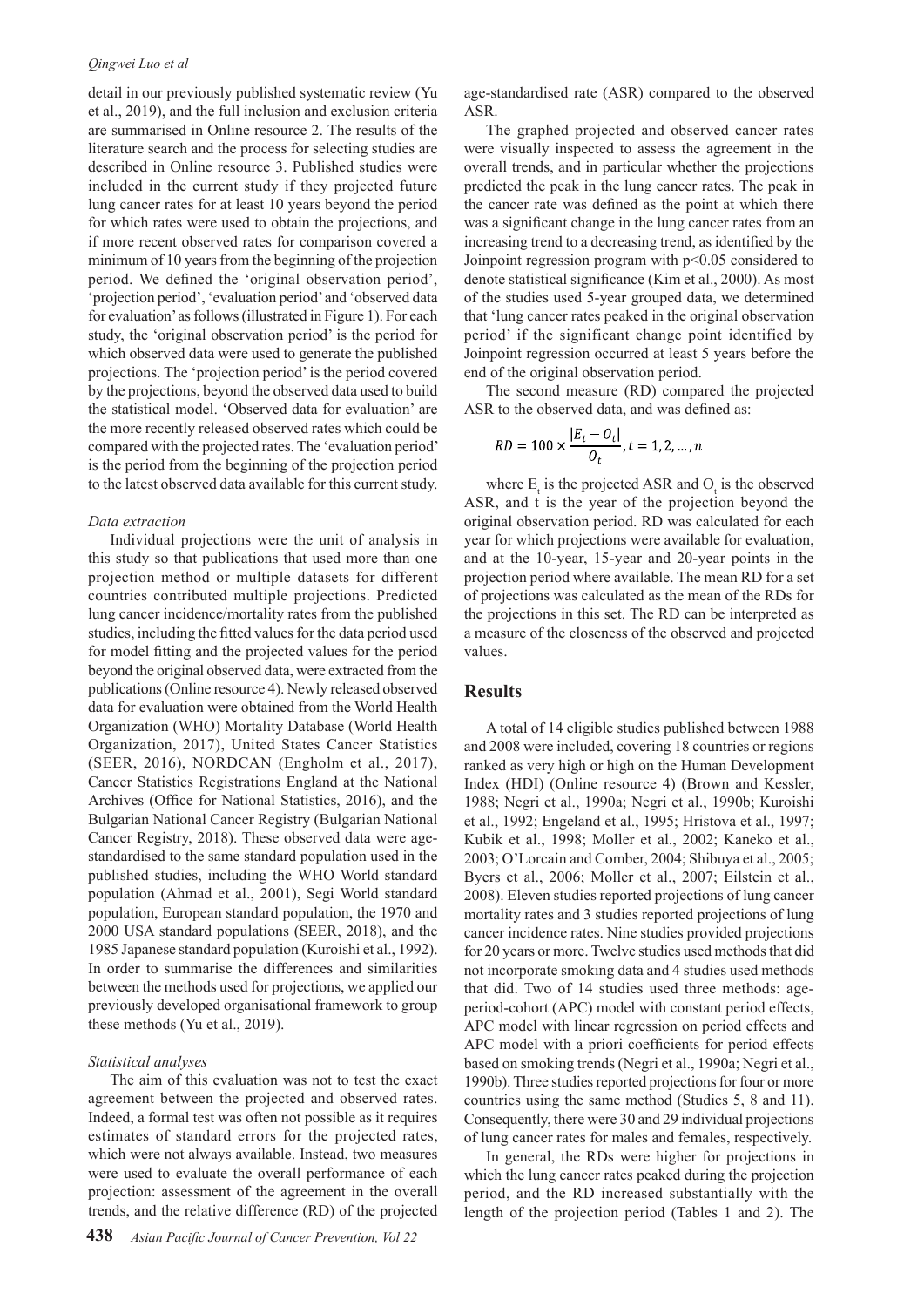

Figure 1. Illustration of the Time Periods Covered in the Published Studies and the Evaluation Period for the Current **Study** 

RDs for projections for males were higher than those for projections for females. Mean RDs were 13.6%, 25.9% and 50.7% for 10-year, 15-year, and 20-year projections for males (Table 1) and 9.6%, 11.3% and 18.3%, for 10-year, 15-year, and 20-year projections for females (Table 2). In each of the three studies that reported projections for multiple countries using the same method, the RDs for 15-year projections varied between countries, with absolute differences of 12-42% (Studies 5, 8 and 11).

In fewer than one-third of all projections (18 of 59 projections: 12 for males and 6 for females) the lung cancer rates peaked during the projection period (Figures 2 and 3), and nearly all of these projections overestimated the true rate (12 of 12 for males and 5 of 6 for females). All 6 projections which used a method incorporating smoking data (projections 1, 2C and 3C for males in Figure 2; projections 1, 11B and 11D for females in Figure 3), and 1 of 12 projections which did not incorporate smoking data (projection 5D for males in Figure 2) captured the change in the direction of the trend in the lung cancer rate. The RDs for projections which used a method incorporating smoking data (Tables 1 and 2, e.g. mean RDs for 15-year projections were 12.7% and 8.2% for males and females respectively) were consistently lower than those for projections which used methods which did not incorporate smoking data (Tables 1 and 2, e.g. mean RDs for 15-year projections were 48.0% and 42.3% for males and females respectively). This pattern was also demonstrated in the



\* Studies used a method incorporating smoking data. \*\* Age-standardised to different standard populations. Overall there were 12 individual projections for males Studies 2 and 3 used three different methods: Method A=APC model with constant period effects: Method B=APC model with linear regression on period effects: Method C=APC model with a priori coefficients for period based on smoking trends

Figure 2. Projections in which a Statistically Significant Change in Lung Cancer Rates Occurred during theProjec- tion Period, Males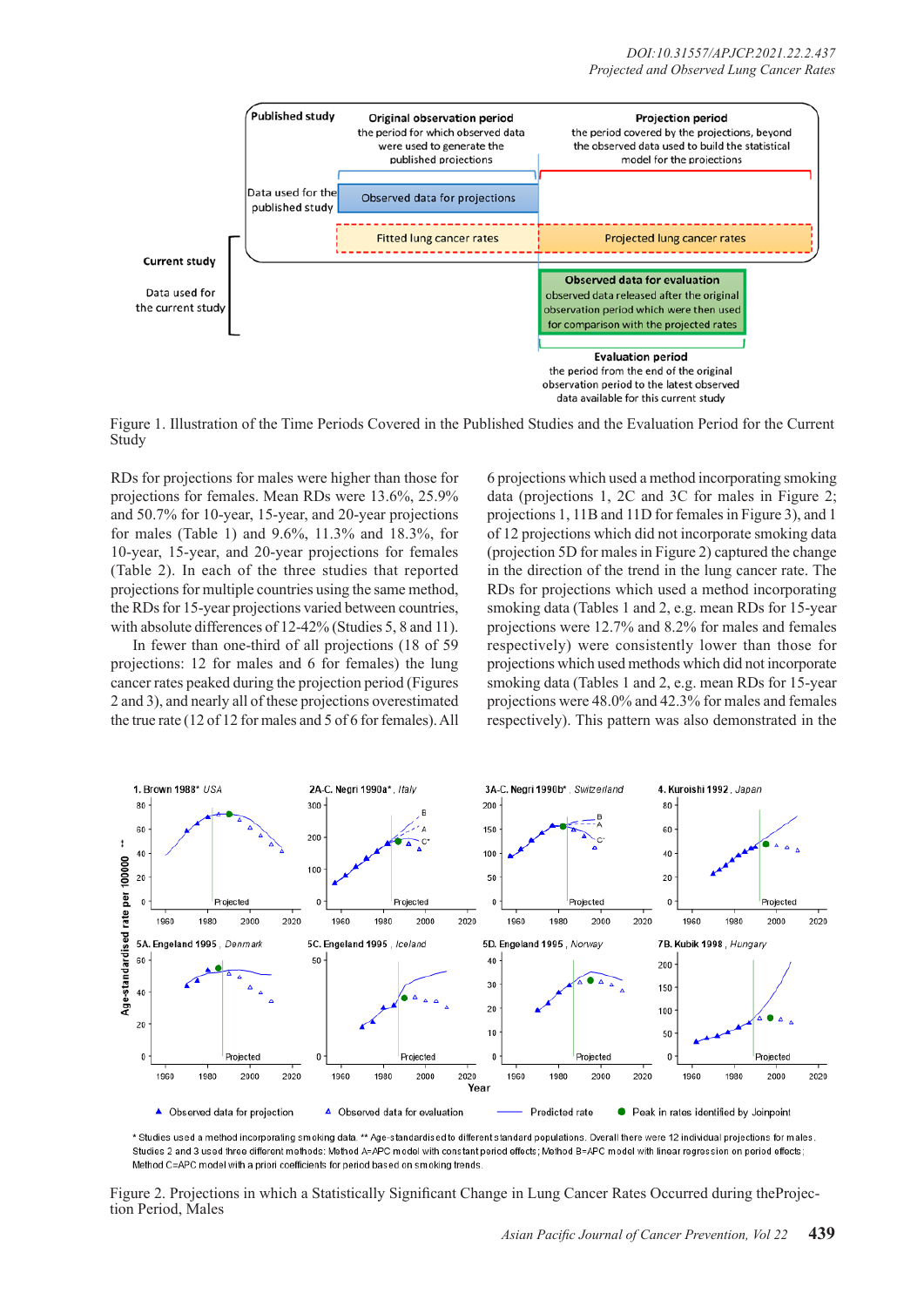*Qingwei Luo et al*



Figure 3. Projections in which a Statistically Significant Change in Lung Cancer Rates Occurred during the Projection Period, Females

two studies which reported comparisons of methods which did or did not incorporate smoking data using the same lung cancer mortality data (Figures 2 and 5, studies 2A-C and 3A-C).

A statistically significant peak in lung cancer rates did not occur during the projection periods for 41 projections (18 for males and 23 for females), although in 16 projections for males the rates did peak during the original observation period (11A-D, 5B, 5E, 7A, 8A-C, 8E, 9, 10, 12-14 for males in Figure 4), and in some datasets for females the rates appear to have levelled off during the projection period (11A, 11C, 5A, 5C, 10 for females in Figure 5). The peak in lung cancer rates had not occurred during the original observation period for any of the projections for females. For the 41 projections in which the peak in lung cancer rates did not occur during



\* Studies used a method incorporating smoking data. \*\* Age-standardised to different standard populations

Figure 4. Projections in which a Statistically Significant Change in Lung Cancer Rates did not Occur during the Projection Period, Males.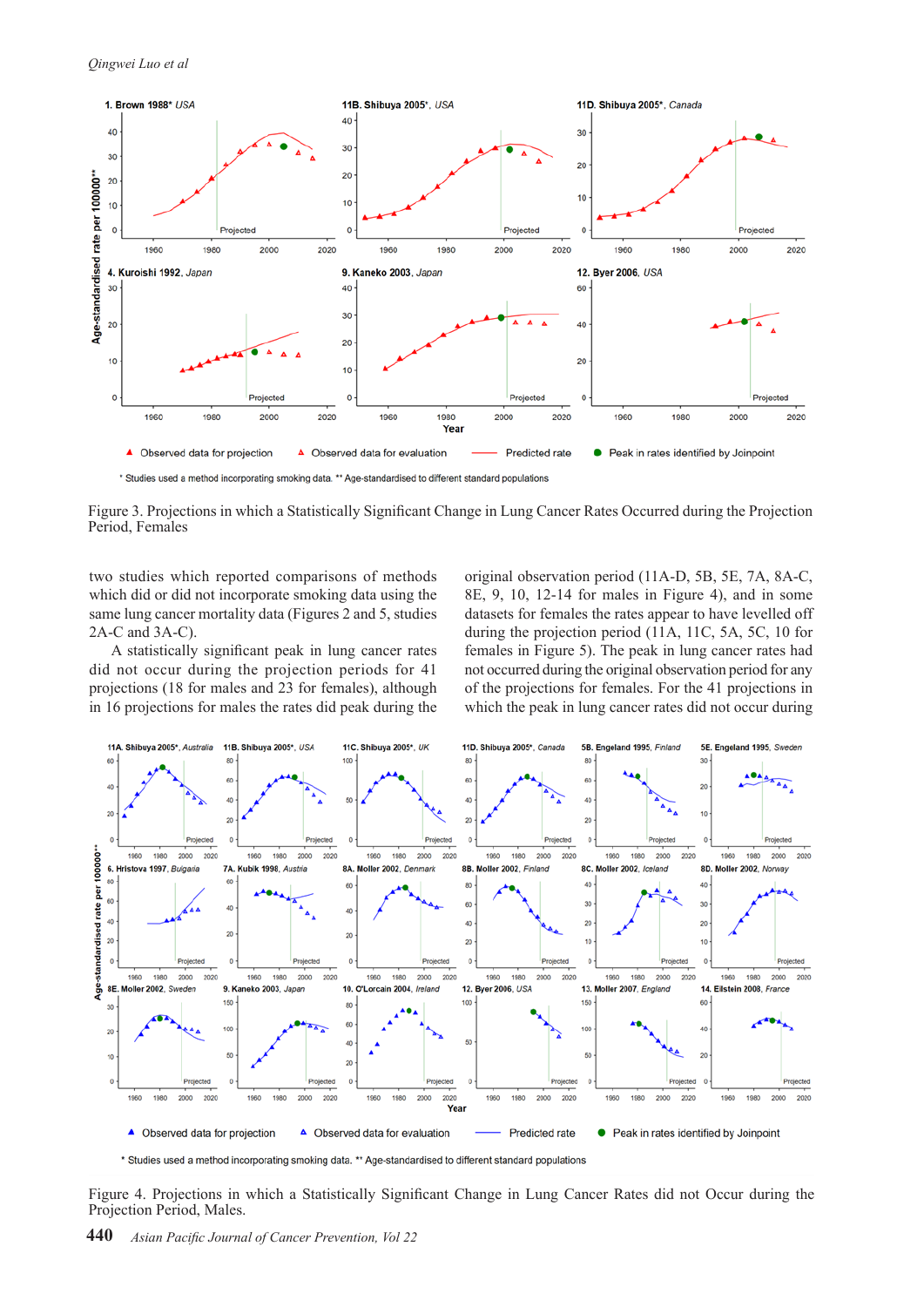| First author and publication                                         |                | Country     | Statistical projection method used                                            | Relative difference (%) |                       |                          |                              |
|----------------------------------------------------------------------|----------------|-------------|-------------------------------------------------------------------------------|-------------------------|-----------------------|--------------------------|------------------------------|
| year                                                                 |                |             |                                                                               | 10-year<br>projection   | 15-year<br>projection | $20$ -year<br>projection | Direction of<br>differences* |
| All projections for males                                            |                |             |                                                                               |                         | 25.9                  | 50.7                     |                              |
| Rate peaked during the projection period                             |                |             |                                                                               |                         | 39.1                  | 59.1                     |                              |
| Methods incorporating smoking                                        |                |             |                                                                               |                         | 12.7                  | 11.7                     |                              |
| 1                                                                    | Brown 1988     | <b>USA</b>  | GLM with smoking variable                                                     | 0.7                     | 5.8                   | 11.7                     | Overestimate                 |
| 2C                                                                   | Negri 1990a    | Italy       | APC model with a priori<br>coefficients for period based on<br>smoking trends | 10.6                    | 16.2                  |                          | Overestimate                 |
| 3C                                                                   | Negri 1990b    | Switzerland | APC model with a priori<br>coefficients for period based on<br>smoking trends | 7.3                     | 16.1                  |                          | Overestimate                 |
| Methods not incorporating smoking                                    |                |             |                                                                               |                         | 48                    | 68.5                     |                              |
| 2A                                                                   | Negri 1990a    | Italy       | APC model with constant period<br>effects                                     | 22.9                    | 45.2                  |                          | Overestimate                 |
| 2B                                                                   | Negri 1990a    | Italy       | APC model with linear regression<br>on period effects                         | 33.2                    | 63.4                  |                          | Overestimate                 |
| 3A                                                                   | Negri 1990b    | Switzerland | APC model with constant period<br>effects                                     | 19.3                    | 45.1                  |                          | Overestimate                 |
| 3B                                                                   | Negri 1990b    | Switzerland | APC model with linear regression<br>on period effects                         | 24.5                    | 53.2                  |                          | Overestimate                 |
| 4                                                                    | Kuroishi 1992  | Japan       | Other GLMs                                                                    | 27.0                    | 45.4                  | 67.8                     | Overestimate                 |
| 5A                                                                   | Engeland 1995  | Denmark     | Other GLMs                                                                    | 9.1                     | 23.6                  | 29.3                     | Overestimate                 |
| 5C                                                                   | Engeland 1995  | Iceland     | Other GLMs                                                                    | 29.5                    | 43.1                  | 51.1                     | Overestimate                 |
| 5D                                                                   | Engeland 1995  | Norway      | Other GLMs                                                                    | 11.3                    | 11.5                  | 11.8                     | Overestimate                 |
| 7B                                                                   | Kubik 1998     | Hungary     | APC model                                                                     | 49.1                    | 101.3                 | 182.7                    | Overestimate                 |
| Rate did not peak during the projection period                       |                |             |                                                                               | 9.2                     | 14.5                  | 33.9                     |                              |
| Rate peaked during the observation period                            |                |             |                                                                               |                         | 15.3                  | 33.9                     |                              |
| Methods incorporating smoking                                        |                |             |                                                                               |                         | 20.5                  |                          |                              |
| 11A                                                                  | Shibuya 2005   | Australia   | GLM with smoking variable                                                     | 9.9                     | 10.1                  |                          | Overestimate                 |
| 11B                                                                  | Shibuya 2005   | <b>USA</b>  | GLM with smoking variable                                                     | 18.6                    | 30.6                  |                          | Overestimate                 |
| 11 <sup>C</sup>                                                      | Shibuya 2005   | UK          | GLM with smoking variable                                                     | 12.6                    | 21.1                  |                          | Underestimate                |
| 11D                                                                  | Shibuya 2005   | Canada      | GLM with smoking variable                                                     | 14.4                    | 20.2                  |                          | Overestimate                 |
| Methods not incorporating smoking                                    |                |             |                                                                               |                         | 12.7                  | 33.9                     |                              |
| 5B                                                                   | Engeland 1995  | Finland     | Other GLMs                                                                    | 11.8                    | 23                    | 30.2                     | Overestimate                 |
| 5E                                                                   | Engeland 1995  | Sweden      | Other GLMs                                                                    | 4.1                     | 11.4                  | 14.9                     | Overestimate                 |
| 7A                                                                   | Kubik 1998     | Austria     | APC model                                                                     | 18.9                    | 37.4                  | 56.5                     | Overestimate                 |
| <b>8A</b>                                                            | Moller 2002    | Denmark     | APC model                                                                     | 2.1                     | 1.3                   |                          | Underestimate                |
| 8B                                                                   | Moller 2002    | Finland     | APC model                                                                     | $8.4\,$                 | 7.3                   |                          | Underestimate                |
| $8\mathrm{C}$                                                        | Moller 2002    | Iceland     | APC model                                                                     | $8.8\,$                 | 4.4                   |                          | Underestimate                |
| $8E$                                                                 | Moller 2002    | Sweden      | APC model                                                                     | 12.2                    | 14.1                  |                          | Underestimate                |
| 9                                                                    | Kaneko 2003    | Japan       | APC model                                                                     | 6.4                     |                       |                          | Overestimate                 |
| 10                                                                   | O'Lorcain 2004 | Ireland     | Other GLMs                                                                    | 3.2                     | 2.3                   |                          | Overestimate                 |
| 12                                                                   | Byers 2006     | <b>USA</b>  | Other GLMs                                                                    | 10.9                    |                       |                          | Overestimate                 |
| 13                                                                   | Moller 2007    | England     | APC model                                                                     | 11.9                    |                       |                          | Underestimate                |
| 14                                                                   | Eilstein 2008  | France      | APC model                                                                     | 2.9                     |                       |                          | Overestimate                 |
| Rate did not peak during both the observation and projection periods |                |             |                                                                               |                         | $10\,$                |                          |                              |
| $\sqrt{6}$                                                           | Hristova 1997  | Bulgaria    | APC model                                                                     | 5.9                     | 16.4                  |                          | Overestimate                 |
| 8D                                                                   | Moller 2002    | Norway      | APC model                                                                     | 1.7                     | $3.5\,$               |                          | Underestimate                |

Table 1. Relative Differences in Projected Lung Cancer Rates for Males

\* For most projections RDs at the 10-year, 15-year and 20-year points are in the same direction, with the exception of 5E with three of the four being overestimates and 8C with two of the three being underestimates. APC, age-period-cohort; GLM, generalised linear model; RD, relative difference; UK, United Kingdom; USA, United States of America.

the projection period, most of the studies appear to have good agreement between the projected rates and the more recent observed rates (Figures 4 and 5). The RDs for this set of projections are similar, even when different methods were originally used, and the RDs are consistently lower than for projections where the lung cancer rates peaked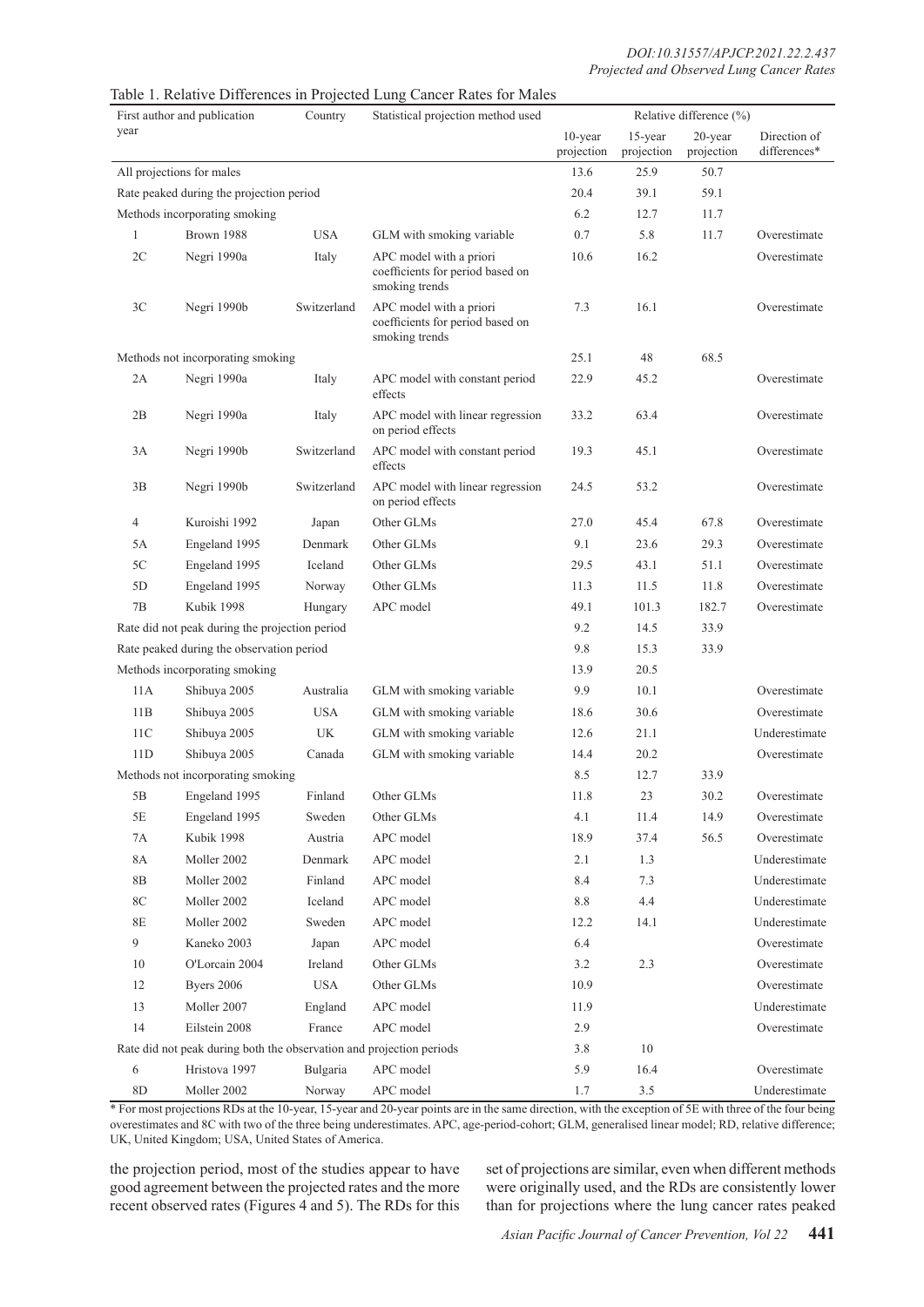

\* Studies used a method incorporating smoking data, \*\* Age-standardised to different standard populations. Overall there were 23 individual projections for females The peakdid not occur during the observation period for any study for females. Studies 2 and 3 used three different methods: Method A=APC model with constant period effects; Method B=APC model with linear regression on period effects; Method C=APC model with a priori coefficients for period based on smoking trends

Figure 5. Projections in which a Statistically Significant Change in Lung Cancer Rates did not Occur during the Projection Period, Females

during the projection period (Tables 1 and 2). For 15-year projections with a RD>10%, the majority of projections for males were overestimates (7 out of 9; Table 1), while for females 80% of the projections were underestimates (8 out of 10; Table 2).

## **Discussion**

There have been many studies published which have used various statistical methods to project lung cancer rates, and many of these studies have been frequently referenced in the literature, reflecting the potential high impact and implications for such cancer research. However, very little is known about the consistency between projected and observed lung cancer rates. The statistical methods for projecting lung cancer rates included in this evaluation ranged from simple linear regression to more complex APC models which require specific techniques and software packages. We found that the agreement between published projections and observed actual rates varied by sex and data setting and is largely dependent on whether or not the lung cancer rates peaked during the projection period rather than the original observation period. Our results showed that lung cancer projections for females generally tended to more closely resemble the observed patterns than projections for males. This is likely to be because lung cancer rates for females tended to be more stable throughout the study periods, without the sharp changes that have occurred in the lung cancer rates for males.

We found that for both males and females, almost all of the projections were overestimates when there was a significant change in the actual lung cancer rates during the projection period, and the RDs were much lower for studies that used a method which incorporated smoking data compared with those that did not do this. Due to the well-established and strong association between smoking exposure and lung cancer risk (Doll and Hill, 1950), the past smoking behaviour in the population should be taken into account when performing lung cancer projections. This is particularly important if sharp changes in smoking trends have occurred (Lopez et al., 1994), since a projection method that does not incorporate the smoking data may not reflect the future impact of these changes in smoking behaviour (Brown and Kessler, 1988). Two of the published studies reported projections of lung cancer mortality rates in Italy and Switzerland by comparing three methods using the same data, and their results confirmed that a method incorporating information on smoking trends more successfully predicted changes in lung cancer mortality rates (studies 2A-C and 3A-C in Figures 2 and 5). However, it should be stressed that the use of a method incorporating smoking data by no means guarantees the reliability of the projection (e.g. see projection 11C in Figure 5), possibly due to variation in the quality of the smoking data, or incomplete capture of other factors that contributed to the changes in lung cancer rates.

There is no single "best" method for projecting lung cancer rates that suits all situations, as the influences of changing risk factors, diagnostic practice and treatment, are complex and very hard to predict and capture (Cancer Projections Network, 2010). Results from this study show that projections using the same method applied to different study populations still had varying degrees of success in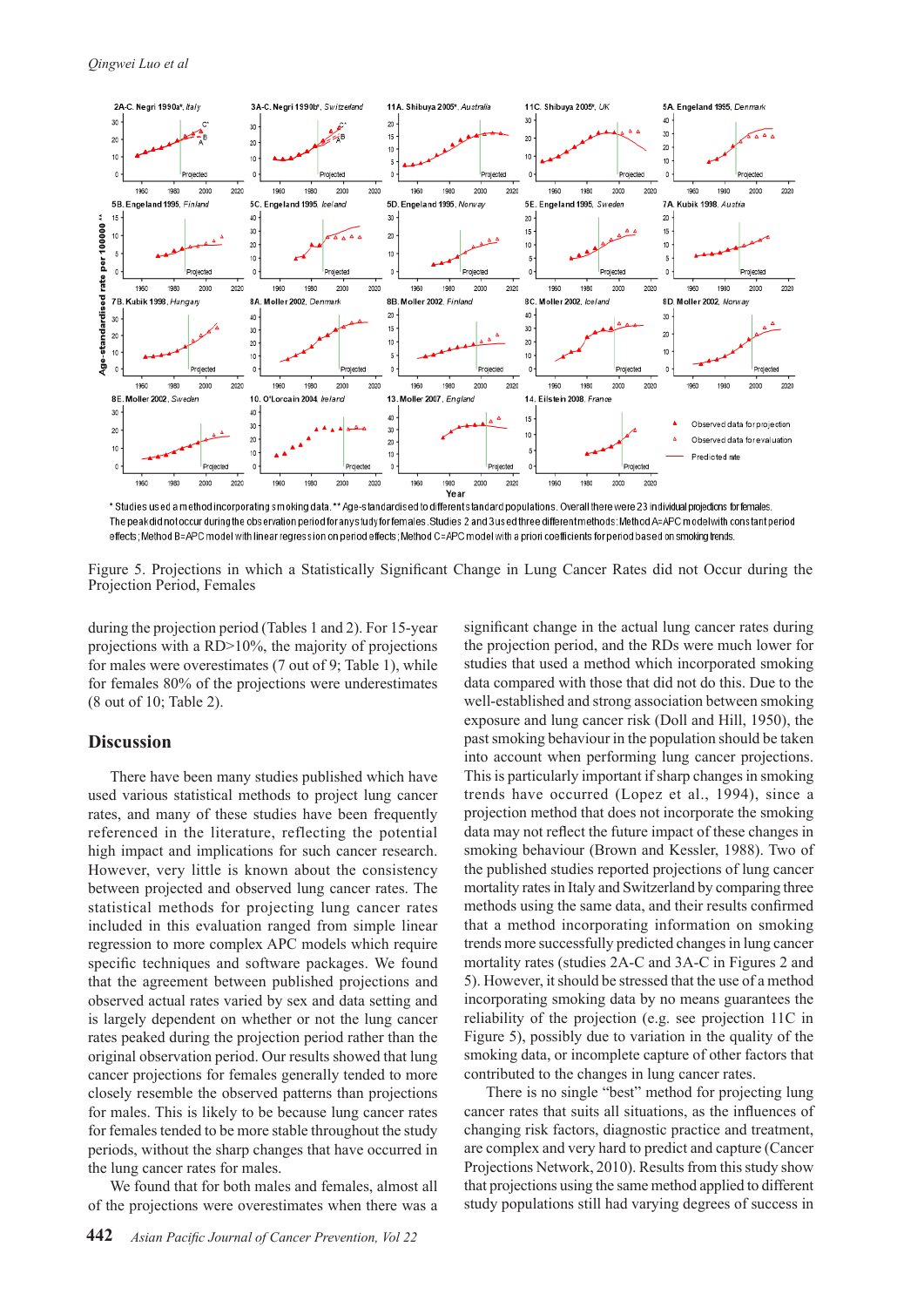| First author and publication year                                    |                               | Country     | Statistical projection method                                                 | Relative difference (%)  |                       |                       | Direction of  |
|----------------------------------------------------------------------|-------------------------------|-------------|-------------------------------------------------------------------------------|--------------------------|-----------------------|-----------------------|---------------|
|                                                                      |                               |             | used                                                                          | $10$ -year<br>projection | 15-year<br>projection | 20-year<br>projection | differences   |
| All projections for females                                          |                               |             |                                                                               |                          | 11.3                  | 18.3                  |               |
| Rate peaked during the projection period                             |                               |             |                                                                               |                          | 16.7                  | 34.5                  |               |
| Methods incorporating smoking                                        |                               |             |                                                                               |                          | 8.2                   | 12                    |               |
| $\mathbf{1}$                                                         | Brown 1988                    | <b>USA</b>  | GLM with smoking variable                                                     | 3.2                      | 2.9                   | 12                    | Overestimate  |
| 11B                                                                  | Shibuya 2005                  | <b>USA</b>  | GLM with smoking variable                                                     | 12.3                     | 17.6                  |                       | Overestimate  |
| 11D                                                                  | Shibuya 2005                  | Canada      | GLM with smoking variable                                                     | 3.9                      | $\overline{4}$        |                       | Underestimate |
| Methods not incorporating smoking                                    |                               |             |                                                                               |                          | 42.3                  | 57                    |               |
| $\overline{4}$                                                       | Kuroishi 1992                 | Japan       | Other GLMs                                                                    | 24                       | 42.3                  | 57                    | Overestimate  |
| 9                                                                    | Kaneko 2003                   | Japan       | APC model                                                                     | 11.4                     |                       |                       | Overestimate  |
| 12                                                                   | <b>Byers 2006</b>             | <b>USA</b>  | Other GLMs                                                                    | 25.7                     |                       |                       | Overestimate  |
| Rate did not peak during both the observation and projection periods |                               |             |                                                                               |                          | 10.2                  | 13.6                  |               |
|                                                                      | Methods incorporating smoking |             |                                                                               | 7.7                      | 10.3                  |                       |               |
| $2\mathrm{C}$                                                        | Negri 1990a                   | Italy       | APC model with a priori<br>coefficients for period based on<br>smoking trends | 0.3                      | 6.1                   |                       | Overestimate  |
| 3C                                                                   | Negri 1990b                   | Switzerland | APC model with a priori<br>coefficients for period based on<br>smoking trends | 9.2                      | 2.9                   |                       | Underestimate |
| 11A                                                                  | Shibuya 2005                  | Australia   | GLM with smoking variable                                                     | 1.2                      | 0.4                   |                       | Overestimate  |
| 11C                                                                  | Shibuya 2005                  | UK          | GLM with smoking variable                                                     | 20.1                     | 31.9                  |                       | Underestimate |
| Methods not incorporating smoking                                    |                               |             |                                                                               | 8.8                      | 10.2                  | 13.6                  |               |
| 2A                                                                   | Negri 1990a                   | Italy       | APC model with constant period<br>effects                                     | 8.7                      | 11.4                  |                       | Underestimate |
| 2B                                                                   | Negri 1990a                   | Italy       | APC model with linear<br>regression on period effects                         | 8.4                      | 12.7                  |                       | Underestimate |
| 3A                                                                   | Negri 1990b                   | Switzerland | APC model with constant period<br>effects                                     | 17.1                     | 12.8                  |                       | Underestimate |
| 3B                                                                   | Negri 1990b                   | Switzerland | APC model with linear<br>regression on period effects                         | 21.9                     | 17.7                  |                       | Underestimate |
| 5A                                                                   | Engeland 1995                 | Denmark     | Other GLMs                                                                    | 7.8                      | 16.3                  | 17.1                  | Overestimate  |
| 5B                                                                   | Engeland 1995                 | Finland     | Other GLMs                                                                    | 3.6                      | 5.8                   | 13.7                  | Underestimate |
| 5C                                                                   | Engeland 1995                 | Iceland     | Other GLMs                                                                    | 10.5                     | 23.6                  | 25.6                  | Overestimate  |
| 5D                                                                   | Engeland 1995                 | Norway      | Other GLMs                                                                    | 5.2                      | 7.4                   | 10.4                  | Underestimate |
| $5\mathrm{E}$                                                        | Engeland 1995                 | Sweden      | Other GLMs                                                                    | 4.2                      | 7.9                   | 11.2                  | Underestimate |
| <b>7A</b>                                                            | Kubik 1998                    | Austria     | APC model                                                                     | 2.3                      | 0.9                   | 4.9                   | Overestimate  |
| $7\mathrm{B}$                                                        | Kubik 1998                    | Hungary     | APC model                                                                     | 6.6                      | 1.7                   | 12.4                  | Overestimate  |
| <b>8A</b>                                                            | Moller 2002                   | Denmark     | APC model                                                                     | 1.3                      | $2.8\,$               |                       | Underestimate |
| $8\mathrm{B}$                                                        | Moller 2002                   | Finland     | APC model                                                                     | 15.3                     | 24.9                  |                       | Underestimate |
| $8\mathrm{C}$                                                        | Moller 2002                   | Iceland     | APC model                                                                     | 3.1                      | 0.2                   |                       | Underestimate |
| 8D                                                                   | Moller 2002                   | Norway      | APC model                                                                     | 10.5                     | 14.4                  |                       | Underestimate |
| $8\mathrm{E}$                                                        | Moller 2002                   | Sweden      | APC model                                                                     | 9.6                      | 12.7                  |                       | Underestimate |
| $10\,$                                                               | O'Lorcain 2004                | Ireland     | Other GLMs                                                                    | 4.5                      | $0.3\,$               |                       | Underestimate |
| 13                                                                   | Moller 2007                   | England     | APC model                                                                     | 18.9                     |                       |                       | Underestimate |
| 14                                                                   | Eilstein 2008                 | France      | APC model                                                                     | 7.4                      |                       |                       | Overestimate  |

APC, age-period-cohort; GLM, generalised linear model; UK, United Kingdom; USA, United States of America.

predicting the more recently observed patterns (Moller et al., 2003). For example, a large variation in RDs was observed for studies which reported projections for four or more countries using the same method (Studies 5, 8 and 11). In addition, for populations where the tobacco epidemic was fully established early on and in which the peak in lung cancer rates occurred during the original observation period, or for populations in which the peak

in lung cancer rates did not occur at any time during the original observation or projection periods, some methods not incorporating smoking data also provided generally reliable projections for 10-15 years beyond the original observation period (Study 12 in Figure 4). Therefore, our study highlights the importance of selecting appropriate methods for projections based on the observation period, length of the projection period beyond the observed data,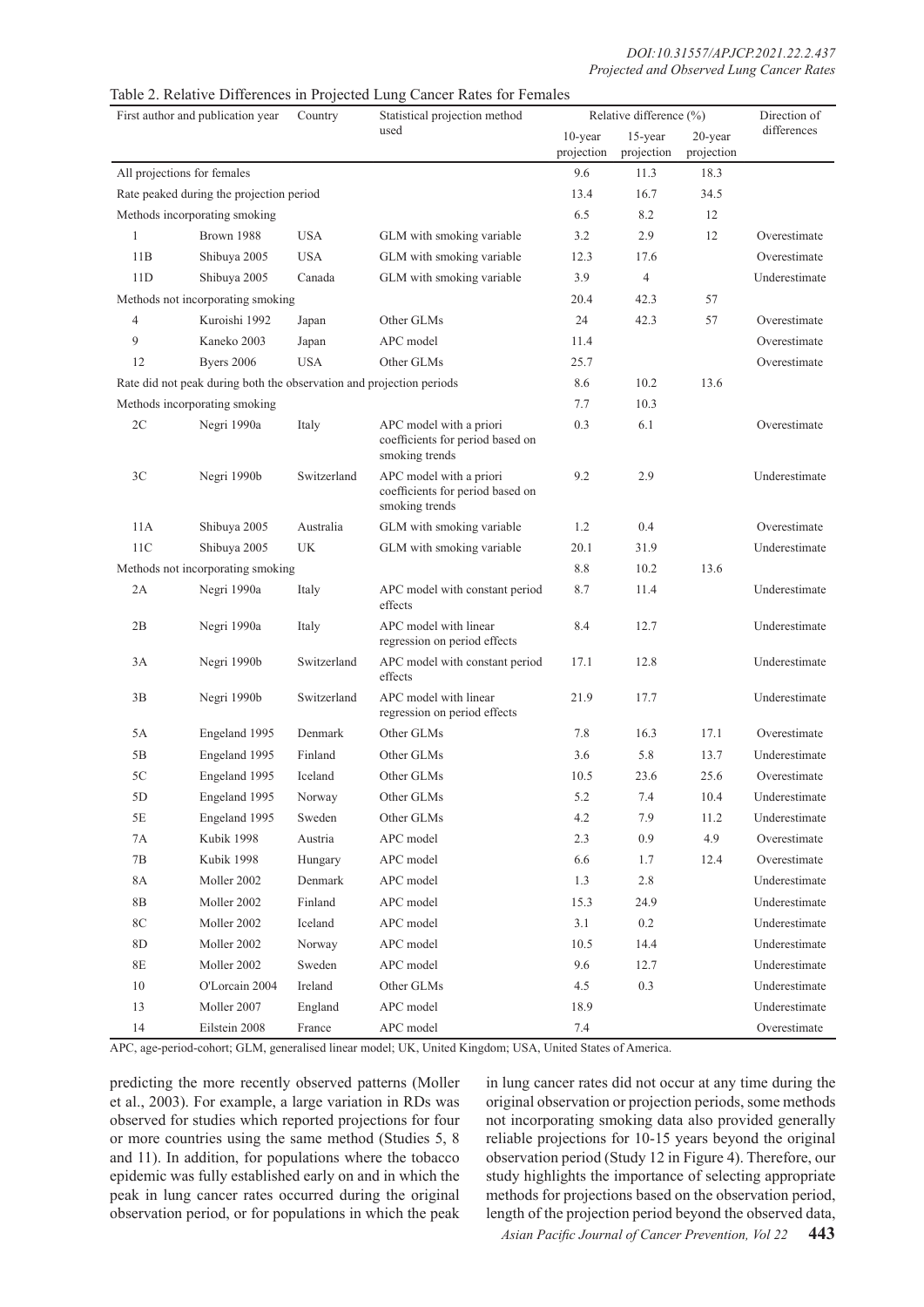#### *Qingwei Luo et al*

data quality and availability, and a good understanding of the tobacco epidemic in the population, as well as any other potential factors that may contribute to changes in lung cancer rates. Moreover, an appropriate validation of the selected projection model should be performed and justified whenever this is possible, as such information is useful for checking the specifications of the model and helps researchers understand its potential limitations.

This study has some limitations. As it is an evaluation of past projections in different data settings over different study periods, some of these studies are not directly comparable to each other. A further potential limitation of this study is that the data for some of the included studies were extracted from figures using computer software. However, to ensure the reliability of this data extraction, it was independently conducted by two authors and the mean values of the two extractions were used for analyses. Also, the agreement between the two extractions was evaluated and found to be high. Finally, it is important to note that this evaluation study is limited to projections of lung cancer incidence or mortality rates only, which are strongly associated with past tobacco exposure. Therefore, the interpretation of the results may not be generalisable to projections of rates for other cancer types.

Despite these limitations this study also has many strengths. It is the first study to provide an objective assessment of previously published projections of lung cancer incidence or mortality rates using newly released observed data. Included studies were identified from a systematic review of statistical methods for projecting lung cancer rates. Furthermore, the measures for evaluation developed in this study provided an objective assessment of the agreement between newly released observed data and the published lung cancer projections. The approach developed in this study may be applicable to evaluations of other disease rate projections.

By comparing newly released cancer statistics with previously reported projected rates for different populations, it is hoped that this study can provide important information for researchers about the applicability and suitability of various methods in different data settings, so that appropriate methods can be chosen to suit the situation and projection requirements for future research.

### **Acknowledgements**

We would like to thank Clare Kahn for editorial assistance.

#### *Statement conflict of interest*

KC is co-PI and MC is a chief investigator of an unrelated investigator-initiated trial of cytology and primary HPV screening in Australia ('Compass'), which is conducted and funded by the Victorian Cytology Service (VCS), a government-funded health promotion charity. The VCS has received equipment and a funding contribution for the Compass trial from Roche Molecular Systems and Ventana Inc USA. However, neither KC and MC nor their institution (Cancer Council NSW) receives direct funding from industry for this trial or any other project.

#### **References**

- Ahmad OB, Boschi-Pinto C, Lopez AD, et al (2001). Age standardization of rates: A new WHO standard [Online]. GPE Discussion Paper Series: No. 31. World Health Organization. Available: Age Standardization of Rates: https://www.who. int/healthinfo/paper31.pdf [Accessed 4 January 2021].
- Bashir SA, Esteve J (2001). Projecting cancer incidence and mortality using Bayesian age-period-cohort models. *J Epidemiol Biostat*, **6**, 287-96.
- Bray F, Moller B (2006). Predicting the future burden of cancer. *Nat Rev Cancer*, **6**, 63-74.
- Brown CC, Kessler LG (1988). Projections of lung cancer mortality in the United States: 1985-2025. *J Natl Cancer Inst*, **80**, 43-51.
- Bulgarian National Cancer Registry (2018). Cancer Incidence in Bulgaria [Online]. Available: http://www.sbaloncology. bg/index.php/bg/ [Accessed 4 January 2021].
- Byers T, Barrera E, Fontham ET, et al (2006). A midpoint assessment of the American Cancer Society challenge goal to halve the U.S. cancer mortality rates between the years 1990 and 2015. *Cancer*, **107**, 396-405.
- Doll R, Hill AB (1950). Smoking and Carcinoma of the Lung. *Br Med J*, **2**, 739-48.
- Eilstein D, Uhry Z, Lim TA, Bloch J (2008). Lung cancer mortality in France. Trend analysis and projection between 1975 and 2012, using a Bayesian age-period-cohort model. *Lung Cancer*, **59**, 282-90.
- Engeland A, Haldorsen T, Tretli S, et al (1995). Prediction of cancer mortality in the Nordic countries up to the years 2000 and 2010, on the basis of relative survival analysis. A collaborative study of the five Nordic cancer registries. *APMIS Supplement*, **103**, 1-161.
- Engholm G, Ferlay J, Christensen N, et al (2017). Cancer Incidence, Mortality, Prevalence and Survival in the Nordic Countries, Version 8.0 (20.12.2017) [Online]. Association of the Nordic Cancer Registries. Danish Cancer Society. Available: http://www.ancr.nu [Accessed 4 January 2021].
- Ferlay J, Ervik M, Lam F, et al (2018). Global Cancer Observatory: Cancer Today [Online]. Lyon, France: International Agency for Research on Cancer. Available from: https://gco.iarc.fr/today [Accessed 4 January 2021].
- Hristova L, Dimova I, Iltcheva M (1997). Projected cancer incidence rates in Bulgaria, 1968-2017. *Int J Epidemiol*, **26**, 469-75.
- Kaneko S, Ishikawa KB, Yoshimi I, et al (2003). Projection of lung cancer mortality in Japan. *Cancer Sci*, **94**, 919-23.
- Kim HJ, Fay MP, Feuer EJ, Feuer EJ, Midthune DN (2000). Permutation tests for joinpoint regression with applications to cancer rates. *Stat Med*, **19**, 335-51.
- Kubik A, Plesko I, Reissigova J (1998). Prediction of lung cancer mortality in four Central European countries, 1990-2009. *Neoplasma*, **45**, 60-7.
- Kuroishi T, Hirose K, Tominaga S, Ogawa H, Tajima K (1992). Prediction of future cancer mortality in Japan. *Jpn J Clin Oncol*, **22**, 365-9.
- Lopez AD, Collishaw NE, Piha T (1994). A descriptive model of the cigarette epidemic in developed countries. *Tob Control*, **3**, 242-7.
- Luo Q, Yu XQ, Wade S, et al (2018). Lung cancer mortality in Australia: Projected outcomes to 2040. *Lung Cancer*, **125**, 68-76.
- Moller B, Fekjaer H, Hakulinen T, et al (2003). Prediction of cancer incidence in the Nordic countries: empirical comparison of different approaches. *Stat Med*, **22**, 2751-66.
- Moller B, Fekjaer H, Hakulinen T, et al (2002). Prediction of cancer incidence in the Nordic countries up to the year 2020.